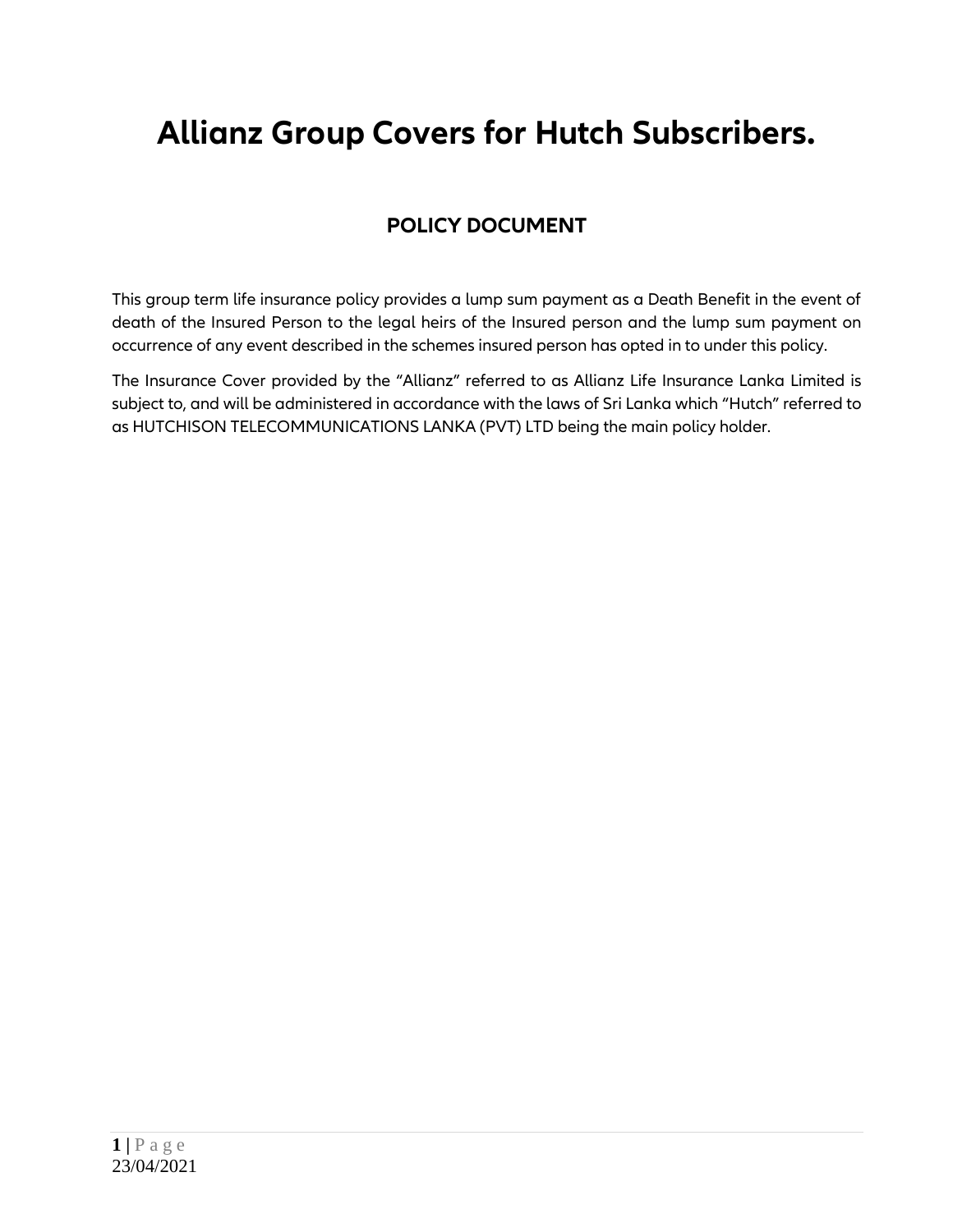# **1. ELIGIBILITY**

Any person is eligible to apply for Insurance Cover under this Policy if that person is: a) an individual who holds a valid mobile phone number registered with Hutch; and b) of the Age of at least 18, but no older than 64 years (nearest birthday) on the date of registration ("Subscription Date") for an insurance plan option.

#### **2. INSURANCE EFFECTIVE DATE**

Insurance Cover under the selected scheme option will become effective on the 1st day of the following the month of the Subscription Date, provided the Premium under the opted scheme has been paid ("Insurance Effective Date") as confirmed by Hutch.

#### **2.1 Post Paid Subscribers**

If no Premium has been paid on the month of the Subscription Date, the Insurance cover will not be effective and the next effective date will be the next 1st day of the month following the successful deduction of the Premium as confirmed by Hutch.

#### **2.2 Pre-Paid Subscribers**

If no Premium has been paid on the Subscription Date, the Insurance effective Date will be delayed until the next day of the same month until the day or remaining number of days the Premium has been paid as confirmed by Hutch.

After registration, the Insured Person will automatically receive a monthly Insurance Cover starting from subsequent month, provided Premium under opted scheme has been paid as confirmed by Hutch, until termination or cancellation of the Insurance Cover in accordance with Section11.

Following a termination or cancellation, if the Insured Person re-registers for Insurance Cover again for any reason, the Insured Person's Insurance Cover will be subject to such terms under the policy including a new Insurance Effective Date.

#### **3. SUBSCRIPTION**

The eligible person must provide the National Identity Card Number (NIC) to be an Insured Person at the time of registration.

The validity of the consent for the insurance scheme will be attested by providing the NIC No and subject to further acceptance by Hutch at the time registration.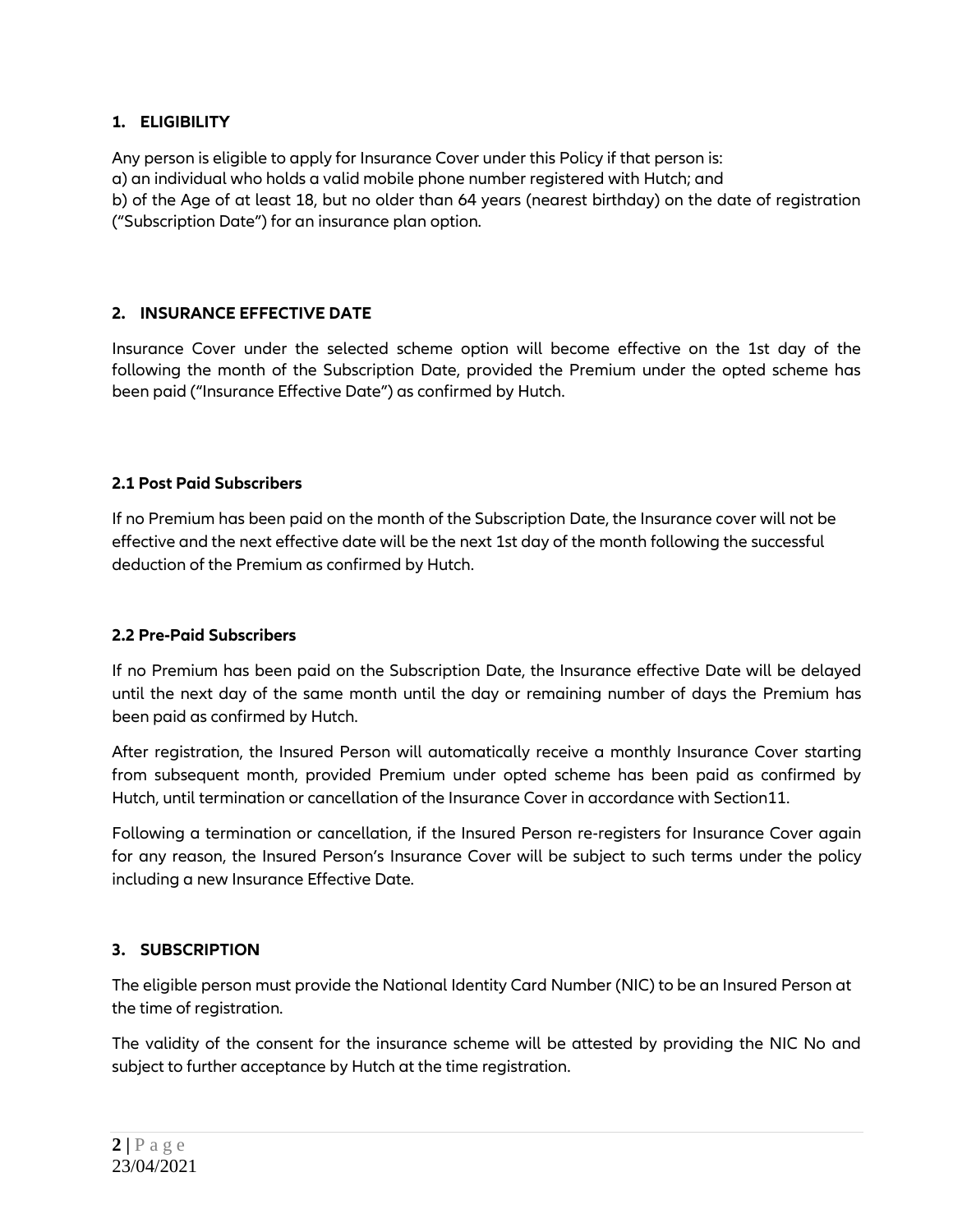# **4. SCHEME**

The available plan as follows:

#### **Product**

| <b>Benefits</b>              | Coverage         |
|------------------------------|------------------|
| Death Cover due to any cause | 100,000.00       |
| Daily Hospital Cash Benefit  | 1,000.00 per day |
| Dengue Cash Benefit          | 10,000.00        |

# **5. COVERAGE ENTITLEMENT**

The above table under section 4 indicates the type of Benefit and Coverage Amounts for the above product, provided that the Premium per month is paid in full. All Post-Paid and Pre-Paid insured persons who have paid the full month"s subscription fee will qualify for the 100% coverage under opted product options above.

For Pre-Paid customers, if only a part of the subscription fee is paid (not paid full month subscription fee) prior to the Insurance Effective Date, the Benefits and Coverage Amounts for the Insurance Cover will be in proportion to the amount of Premium paid as stated below.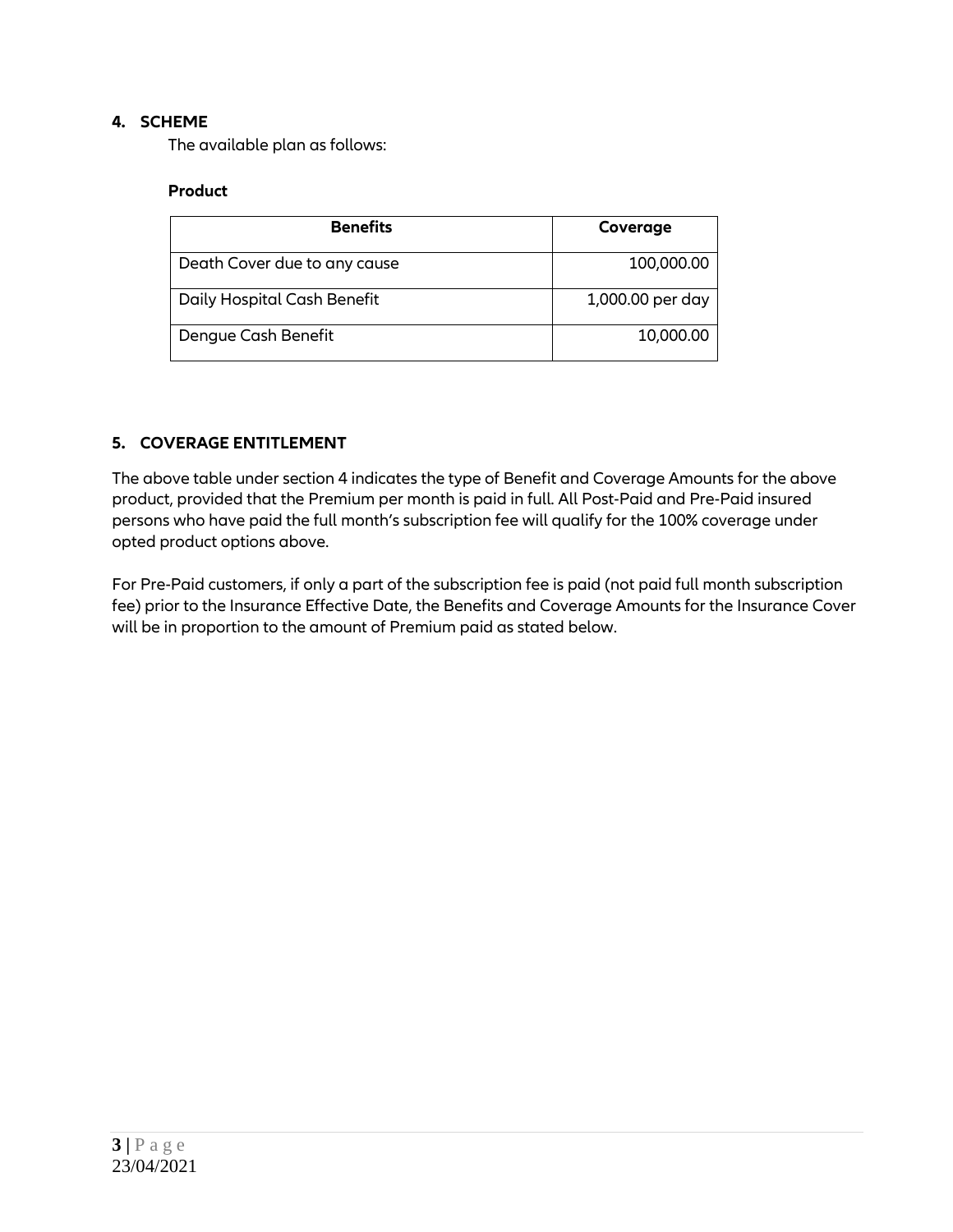|                                                  | <b>Following month cover</b> |                        |  |
|--------------------------------------------------|------------------------------|------------------------|--|
| (January/March/May/July/August/October/December) |                              |                        |  |
|                                                  | <b>Death</b>                 | <b>HB</b>              |  |
| <b>No of successfully</b>                        | Product (100,000) -          | <b>Product (1,000)</b> |  |
| deducted days                                    | <b>Life Cover only</b>       |                        |  |
| 31                                               | 100,000                      | 1,000                  |  |
| 30                                               | 96,770                       | 965                    |  |
| 29                                               | 93,540                       | 935                    |  |
| 28                                               | 90,320                       | 900                    |  |
| 27                                               | 87,090                       | 870                    |  |
| 26                                               | 83,870                       | 835                    |  |
| 25                                               | 80,640                       | 805                    |  |
| 24                                               | 77,410                       | 770                    |  |
| 23                                               | 74,190                       | 740                    |  |
| 22                                               | 70,960                       | 705                    |  |
| 21                                               | 67,740                       | 675                    |  |
| 20                                               | 64,510                       | 645                    |  |
| 19                                               | 61,290                       | 610                    |  |
| 18                                               | 58,060                       | 580                    |  |
| 17                                               | 54,830                       | 545                    |  |
| 16                                               | 51,610                       | 515                    |  |
| 15                                               | 48,380                       | 480                    |  |
| 14                                               | 45,160                       | 450                    |  |
| 13                                               | 41,930                       | 415                    |  |
| 12                                               | 38,700                       | 385                    |  |
| 11                                               | 35,480                       | 350                    |  |
| 10                                               | 32,250                       | $\overline{320}$       |  |
| 9                                                | 29,030                       | 290                    |  |
| 8                                                | 25,800                       | 255                    |  |
| 7                                                | 22,580                       | 225                    |  |
| 6                                                | 19,350                       | 190                    |  |
| 5                                                | 16,120                       | 160                    |  |
| 4                                                | 12,900                       | 125                    |  |
| 3                                                | 9,670                        | $9\%$                  |  |
| $\overline{2}$                                   | 6,450                        | 60                     |  |
| $\mathbf{1}$                                     | 3,220                        | $\sqrt{2}0$            |  |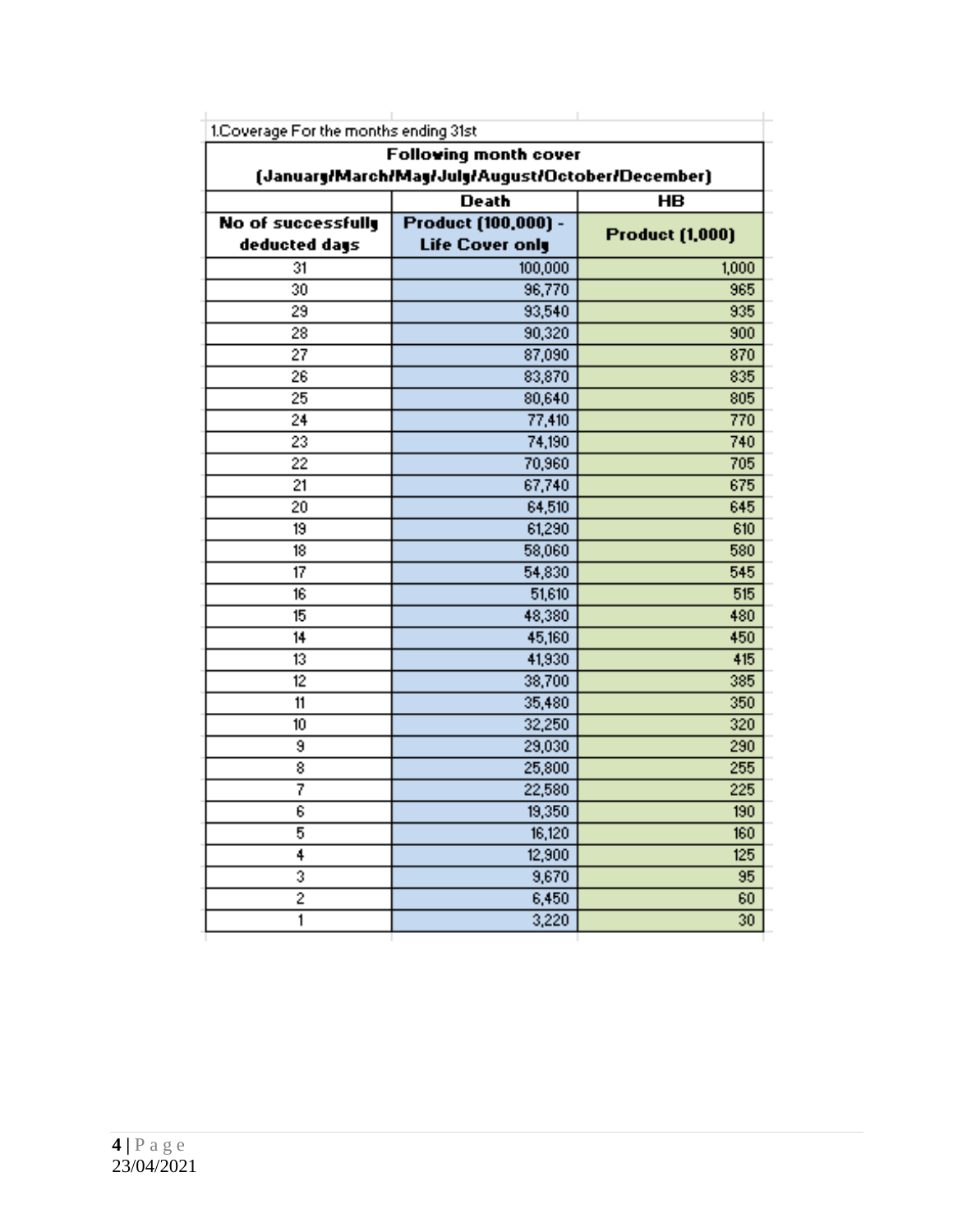| Following month cover (April/June/September/November) |                        |                        |
|-------------------------------------------------------|------------------------|------------------------|
|                                                       | <b>Death</b>           | <b>HB</b>              |
| No of successfully                                    | Product (100,000) -    | <b>Product (1,000)</b> |
| deducted days                                         | <b>Life Cover only</b> |                        |
| 30                                                    | 100,000                | 1,000                  |
| 29                                                    | 96,660                 | 965                    |
| 28                                                    | 93,330                 | 930                    |
| $\overline{27}$                                       | 90,000                 | 900                    |
| 26                                                    | 86,660                 | 865                    |
| 25                                                    | 83,330                 | 830                    |
| 24                                                    | 80,000                 | 800                    |
| 23                                                    | 76,660                 | 765                    |
| $\overline{22}$                                       | 73,330                 | 730                    |
| 21                                                    | 70,000                 | 700                    |
| 20                                                    | 66,660                 | 665                    |
| 19                                                    | 63,330                 | 630                    |
| $\overline{18}$                                       | 60,000                 | 600                    |
| $\overline{17}$                                       | 56,660                 | 565                    |
| $\overline{16}$                                       | 53,330                 | 530                    |
| 15                                                    | 50,000                 | 500                    |
| 14                                                    | 46,660                 | 465                    |
| $\overline{13}$                                       | 43,330                 | 430                    |
| $\overline{12}$                                       | 40,000                 | 400                    |
| $\overline{11}$                                       | 36,660                 | 365                    |
| 10 <sub>10</sub>                                      | 33,330                 | 330                    |
| 9                                                     | 30,000                 | 300                    |
| $\overline{\bf 8}$                                    | 26,660                 | 265                    |
| 7                                                     | 23,330                 | 230                    |
| 6                                                     | 20,000                 | 200                    |
| 5                                                     | 16,660                 | 165                    |
| 4                                                     | 13,330                 | 130                    |
| 3                                                     | 10,000                 | 100                    |
| $\overline{2}$                                        | 6,660                  | 65                     |
| 1                                                     | 3,330                  | 30                     |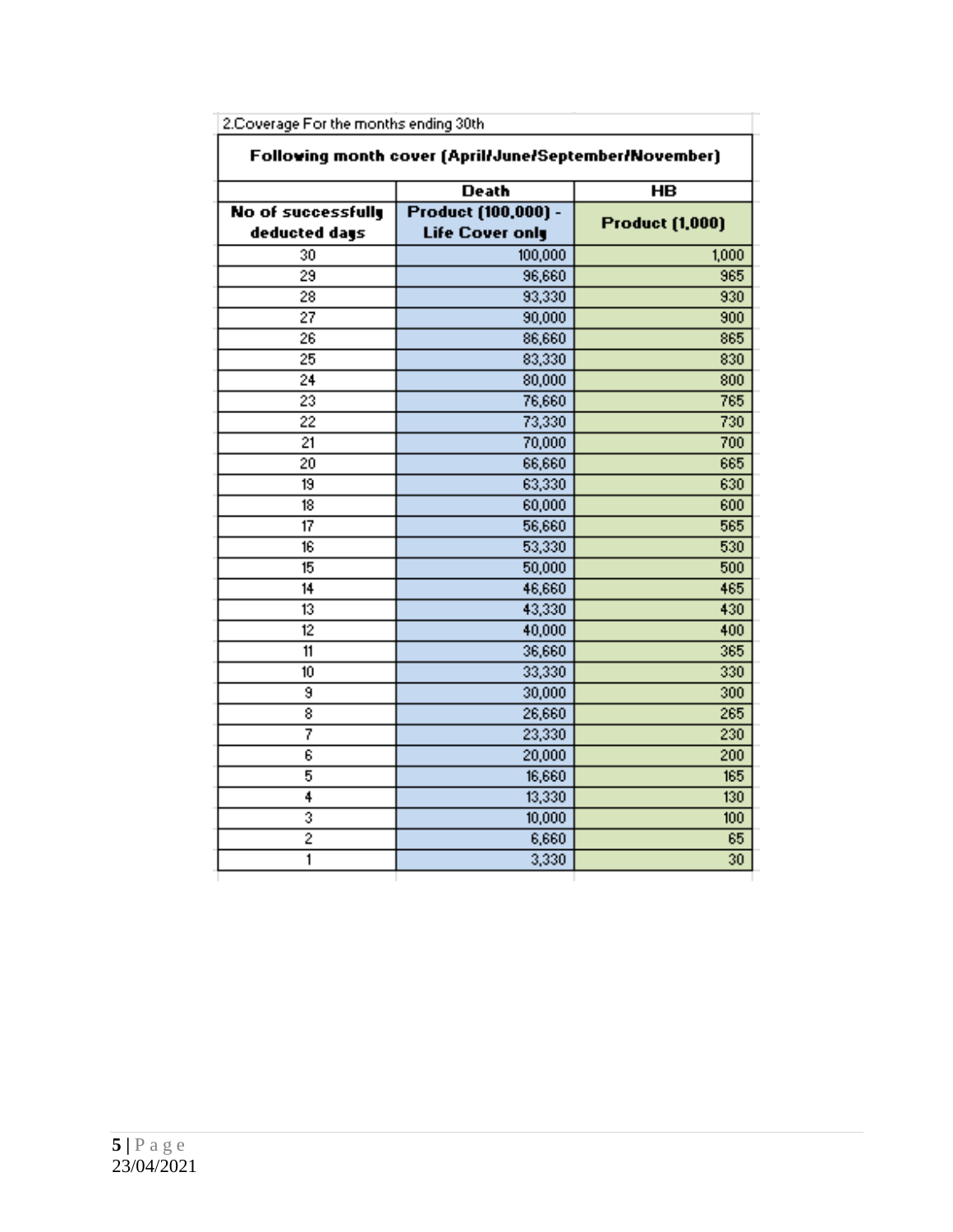| Following month cover (February - Leap Year) |                                               |                        |
|----------------------------------------------|-----------------------------------------------|------------------------|
|                                              | <b>Death</b>                                  | HB                     |
| No of successfully<br>deducted days          | Product (100,000) -<br><b>Life Cover only</b> | <b>Product (1,000)</b> |
| 29                                           | 100,000                                       | 1,000                  |
| $\overline{28}$                              | 96,550                                        | 965                    |
| $\overline{27}$                              | 93,100                                        | 930                    |
| 26                                           | 89,650                                        | 895                    |
| 25                                           | 86,200                                        | 860                    |
| 24                                           | 82,750                                        | 825                    |
| 23                                           | 79,310                                        | 790                    |
| $\overline{22}$                              | 75,860                                        | 755                    |
| 21                                           | 72,410                                        | 720                    |
| $\overline{20}$                              | 68,960                                        | 685                    |
| $\overline{19}$                              | 65,510                                        | 655                    |
| 18                                           | 62,060                                        | 620                    |
| $\overline{17}$                              | 58,620                                        | 585                    |
| $\overline{16}$                              | 55,170                                        | 550                    |
| 15                                           | 51,720                                        | 515                    |
| 14                                           | 48,270                                        | 480                    |
| $\overline{13}$                              | 44,820                                        | 445                    |
| 12                                           | 41,370                                        | 410                    |
| 11                                           | 37,930                                        | 375                    |
| 10                                           | 34,480                                        | 340                    |
| 9                                            | 31,030                                        | 310                    |
| 8                                            | 27,580                                        | 275                    |
| 7                                            | 24,130                                        | 240                    |
| 6                                            | 20,680                                        | 205                    |
| 5                                            | 17,240                                        | 170                    |
| 4                                            | 13,790                                        | 135                    |
| 3                                            | 10,340                                        | 100                    |
| $\overline{2}$                               | 6,890                                         | 65                     |
| 1                                            | 3,440                                         | 30                     |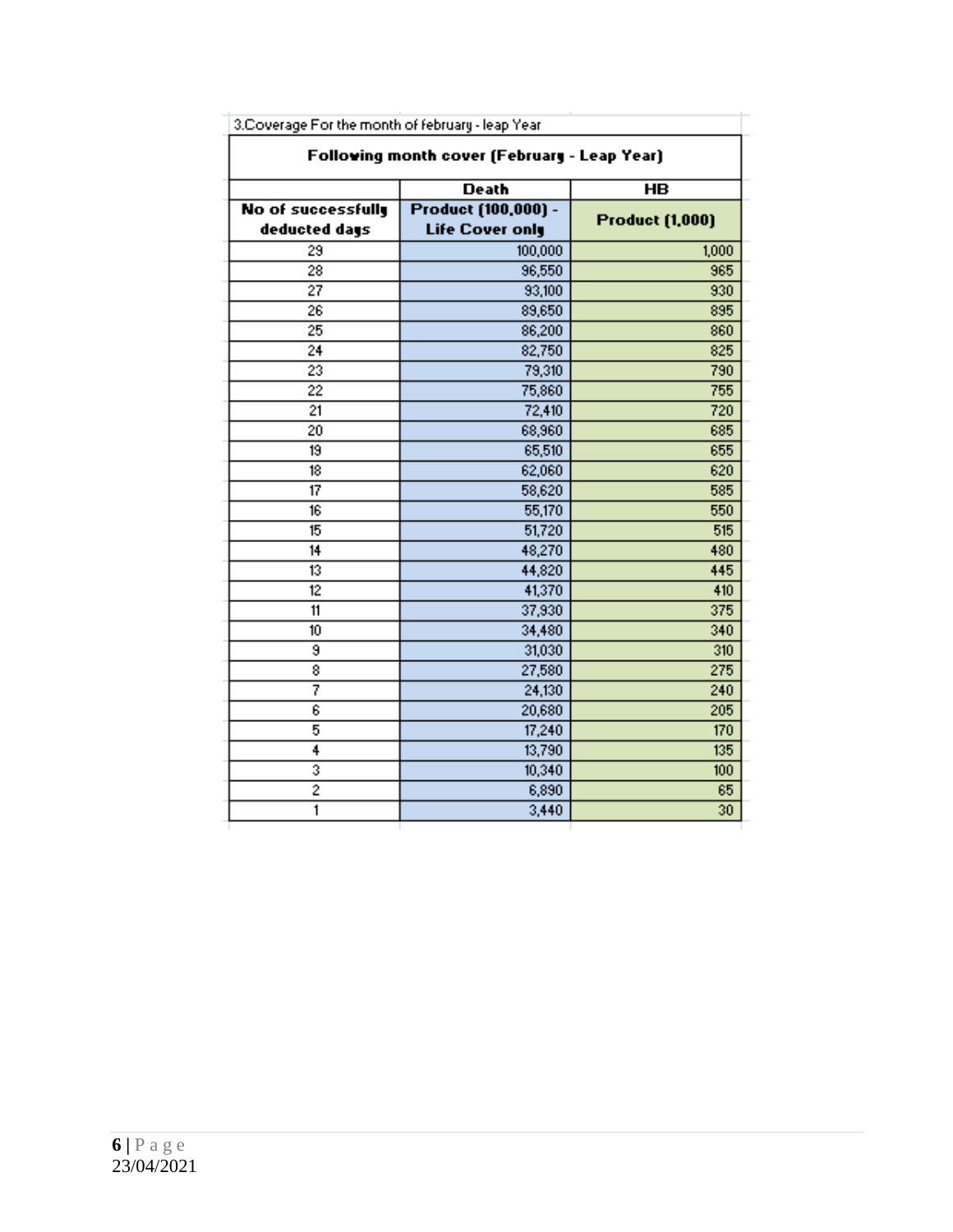|                                            | <b>Following month cover (February)</b>       |                        |
|--------------------------------------------|-----------------------------------------------|------------------------|
|                                            | <b>Death</b>                                  | <b>HB</b>              |
| <b>No of successfully</b><br>deducted days | Product (100,000) -<br><b>Life Cover only</b> | <b>Product (1,000)</b> |
| 28                                         | 100,000                                       | 1000                   |
| $\overline{27}$                            | 96,420                                        | 960                    |
| 26                                         | 92,850                                        | 925                    |
| $\overline{25}$                            | 89,280                                        | 890                    |
| 24                                         | 85,710                                        | 855                    |
| $\overline{23}$                            | 82,140                                        | 820                    |
| 22                                         | 78,570                                        | 785                    |
| 21                                         | 75,000                                        | 750                    |
| $\overline{20}$                            | 71,420                                        | 710                    |
| 19                                         | 67,850                                        | 675                    |
| 18                                         | 64,280                                        | 640                    |
| 17                                         | 60,710                                        | 605                    |
| $\overline{16}$                            | 57,140                                        | 570                    |
| 15                                         | 53,570                                        | 535                    |
| 14                                         | 50,000                                        | 500                    |
| $\overline{13}$                            | 46,420                                        | 460                    |
| $\overline{12}$                            | 42,850                                        | 425                    |
| 11                                         | 39,280                                        | 390                    |
| 10                                         | 35,710                                        | 355                    |
| 9                                          | 32,140                                        | $\overline{320}$       |
| 8                                          | 28,570                                        | 285                    |
| 7                                          | 25,000                                        | 250                    |
| $\overline{\epsilon}$                      | 21,420                                        | 210                    |
| 5                                          | 17,850                                        | 175                    |
| 4                                          | 14,280                                        | 140                    |
| 3                                          | 10,710                                        | 105                    |
| $\overline{2}$                             | 7,140                                         | 70                     |
| 1                                          | 3,570                                         | 35                     |

Dengue cash grant based on number of deductions is as follows.

| No of days deducted | <b>Dengue Cash Grant</b> |
|---------------------|--------------------------|
| 16 to 30 or 31 days | 10,000                   |
| 1 to 15 days        | 5,000                    |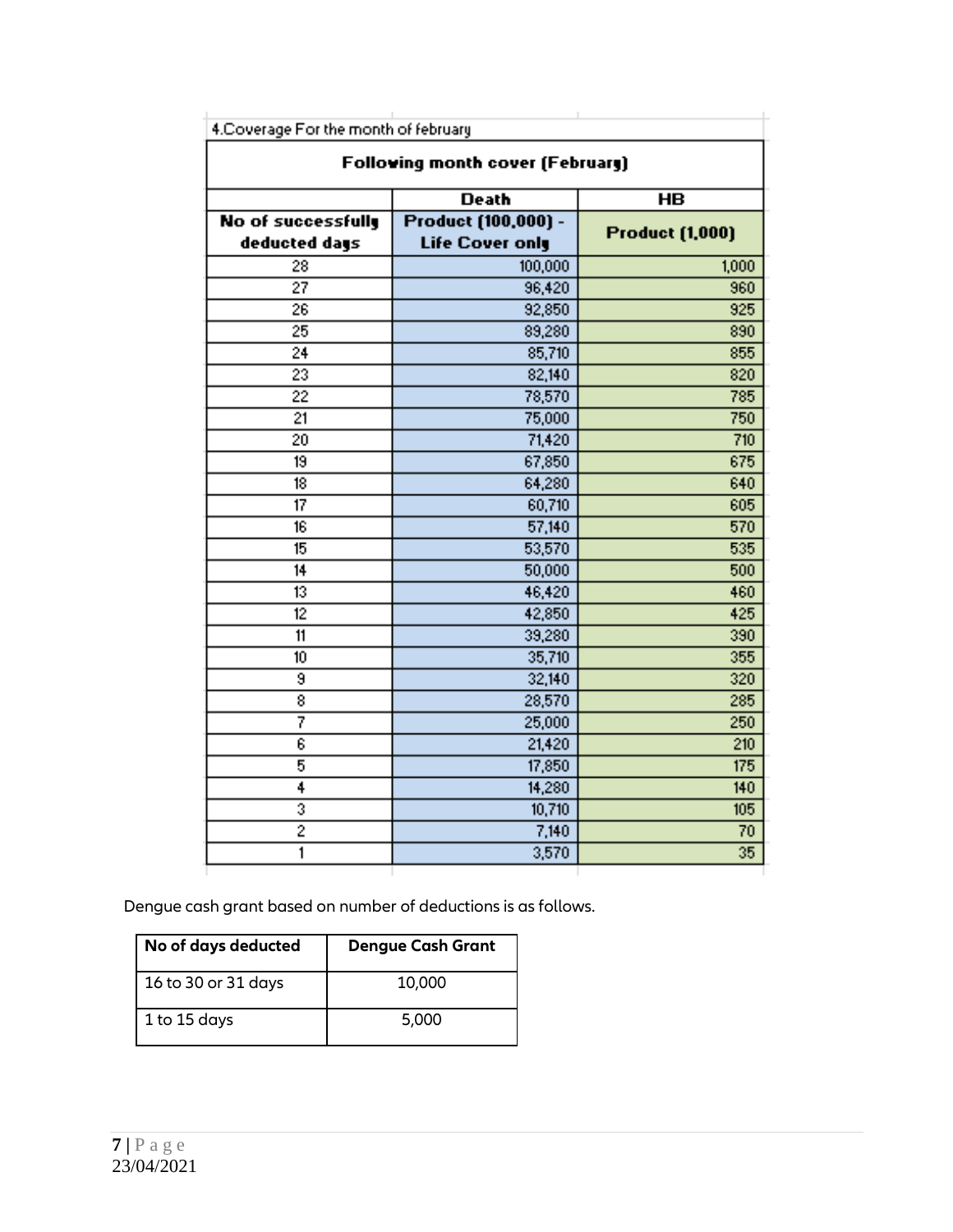## **6. SUBSCRIPTION FEE**

Premium under the above product opted by the insured as follows and will be charged as stated.

**Pre-Paid / Post - Paid Customers** A Subscription Fee as follows shall be deducted on a daily basis ; **Product** - Rs. 4.50 +Taxes daily

# **7. PAYMENT METHODS**

7.1 For Insured Person who is a postpaid subscriber, the Premium will be deducted monthly as per the scheme by HUTCH and reflected in the Insured Person"s postpaid bill. In the event the deduction is not successful, the coverage will not be available in the succeeding month and the deduction will be postponed further until next month on the exact date of the registration for the insurance scheme. However, at each failed attempts the insured will be notified the reason by an SMS.

7.2 For Insured Person who is a prepaid subscriber, the Premium will be deducted daily basis from the Insured Person"s credit balance in accordance with the selected scheme at the point of registration. In the event daily deduction is not successful the next deduction will be done on the next day and will continue for daily attempts. The coverage will be on proportionate basis as per the table in section 5 above unless the deduction is less than a month.

#### **8.BENEFICIARY**

8.1 The Beneficiary under the scheme will be the subscribers Legal Heirs in the event of Death of the subscriber. The requirements at the time of a claim as per section 8 will be obtained from the Legal Heirs and will be paid to Legal Heirs upon claim approval.

8.2 The Beneficiary related to other benefits will be the insured person.

8.3 Any claim paid out to the persons in accordance with this section, shall discharge Hutch and Allianz from all their liability under this Policy.

#### **9. CLAIMS**

9.1 Notice of any Claim and any supporting documentation required under this Policy should be given within forty five (45) days from the death of the Insured Person or the occurrence of event under the selected scheme.

9.2 The processing of a Claim will commence after the following documents have been submitted to Allianz: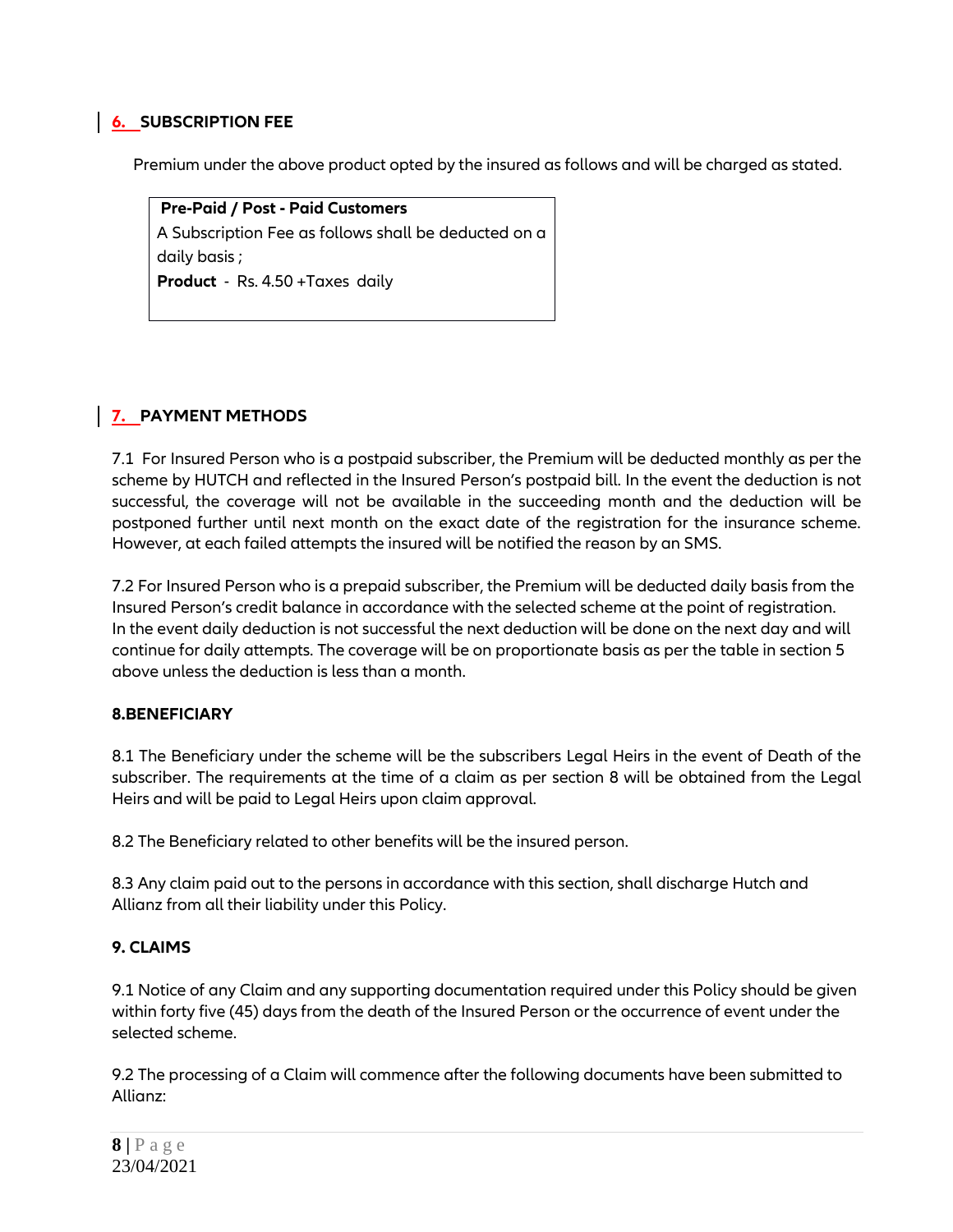# 1. **Death Claims** - Death Certificate

# 2. **Other Claims -** Diagnosis Card

For death claims, the Potential Claimant should submit the following in addition to the Death Certificate in order to receive the claim.

- **1. Spouse of the Insured Person** 
	- Marriage Certificate
	- First Page of Bank passbook
- **2. Child/Children of the Insured** 
	- **•** Birth Certificate
	- Death Certificate of Mother or Father
	- First Page of Bank passbook
- **3. Other Legal heirs**
- The documents required to establish the relationship to the deceased as requested by Allianz.

9.3 Documents can be provided in digital format. The Allianz may request additional Documentation whenever requires to assist the claim.

9.4 Beneficiaries or Potential Claimant may contact Allianz customer service on 0112317998/9 to file a Claim.

# **10.PAYMENT OF CLAIMS**

10.1 Allianz will pay the relevant sum for eligible and approved Claims within three (3) working days upon submission of all complete & clear digital documents. The relevant sum is established on the date of death of the Insured Person, based on the scheme , the quantum of subscription paid and the paid month before the insured event.

10.2 Payment of the relevant sum for eligible and approved Claims shall constitute the Allianz full and final discharge of all their liabilities under this Policy with regard to the Insured Person.

# **11. LAPSE RULE**

Following non-payment of either a full monthly Premium or partial Premium for a consecutive period of ninety (90) calendar days, the Insurance Cover will be deemed to have lapsed.

# **12. WAITING PERIOD**

Allianz is not liable for any claim arising due to symptoms, treatment and/or hospitalization within first 90 days from Insurance effective date or reinstatement date.

# **13. TERMINATION AND CANCELLATION**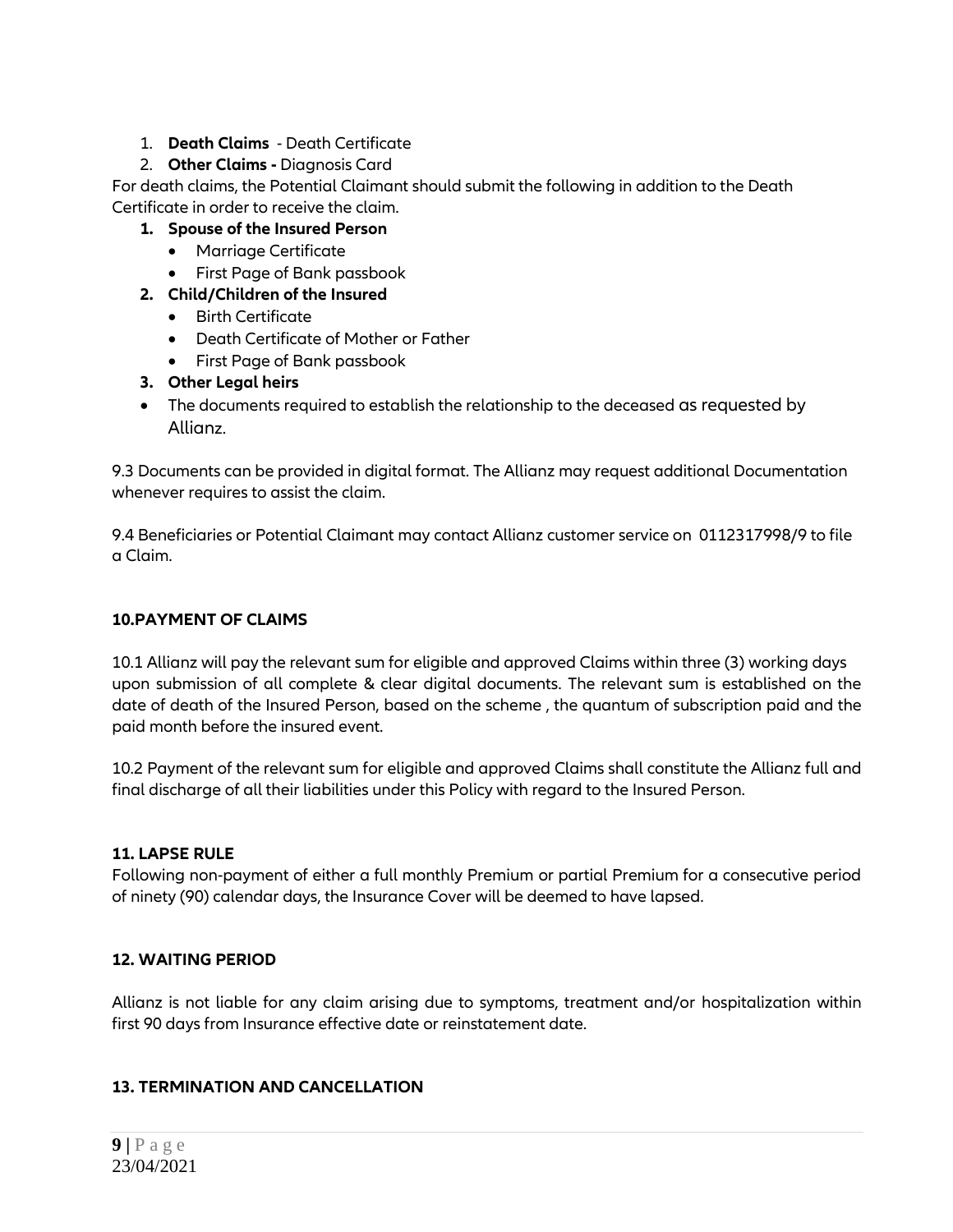13..1 The Insured Person"s Insurance Cover under this Policy will automatically terminate, without notice or any action required on the part of any person, upon the occurrence of the earliest of any of the following:

a) on the date the Insured Person"s Age completing 65 years;

b) on the date the Insured Person ceases to be a subscriber of Hutch;

c) on the date on which HUTCH or the Allianz receives a request of cancellation of Insurance Cover from the Insured Person;

d) on the date the Insurance Cover is deemed as lapsed in accordance with Section 11; and

e) on the date the Death benefit under the relevant Insurance Cover has been paid.

13.2 The Insured Person may cancel the Insurance Cover at any time by contacting HUTCH or Allianz.

Any Premiums already paid will be applied towards Insurance Cover for the following month. There is no cash surrender value upon cancellation of the Insurance Cover and there is no refund of any Premiums paid for any cancellation.

# **14.MISSTATEMENT OF FACTS**

The Insured Person has made any other material misrepresentation or non-disclosure or concealment of information such as Age of the Insured Person is outside of the limits set out in this Policy, the Insured Person is not eligible for the Insurance Cover for any other reason the Insurance Cover under this Policy shall be deemed null and void, meaning the Allianz will not pay any benefits under this Policy and no Premium paid by the Insured Person will be refunded to the Insured Person.

#### **15.GENERAL CONDITIONS**

#### **15.1 Currency**

All amounts payable under the Policy shall be in Sri Lankan Rupees paid in Sri Lanka.

#### **15.2 Policy changes**

The Allianz reserves the right to change or withdraw the Policy, including change Premium rates with the agreement of Hutch, at any time provided at least 30 days" notice will be given to the Insured Person. No person or agent has the right to make any changes or to waive any terms and conditions in this Policy.

#### **15.3 Number of Policies**

One subscriber will have only one insurance cover from the Product. Due to any reason, if a person is registered under several Policies, only one claim will be paid and no refund of premiums paid for multiple coverage.

#### **15.4 Transfer**

It is not allowed to transfer this Policy or Insurance Cover or the benefits payable under this Policy.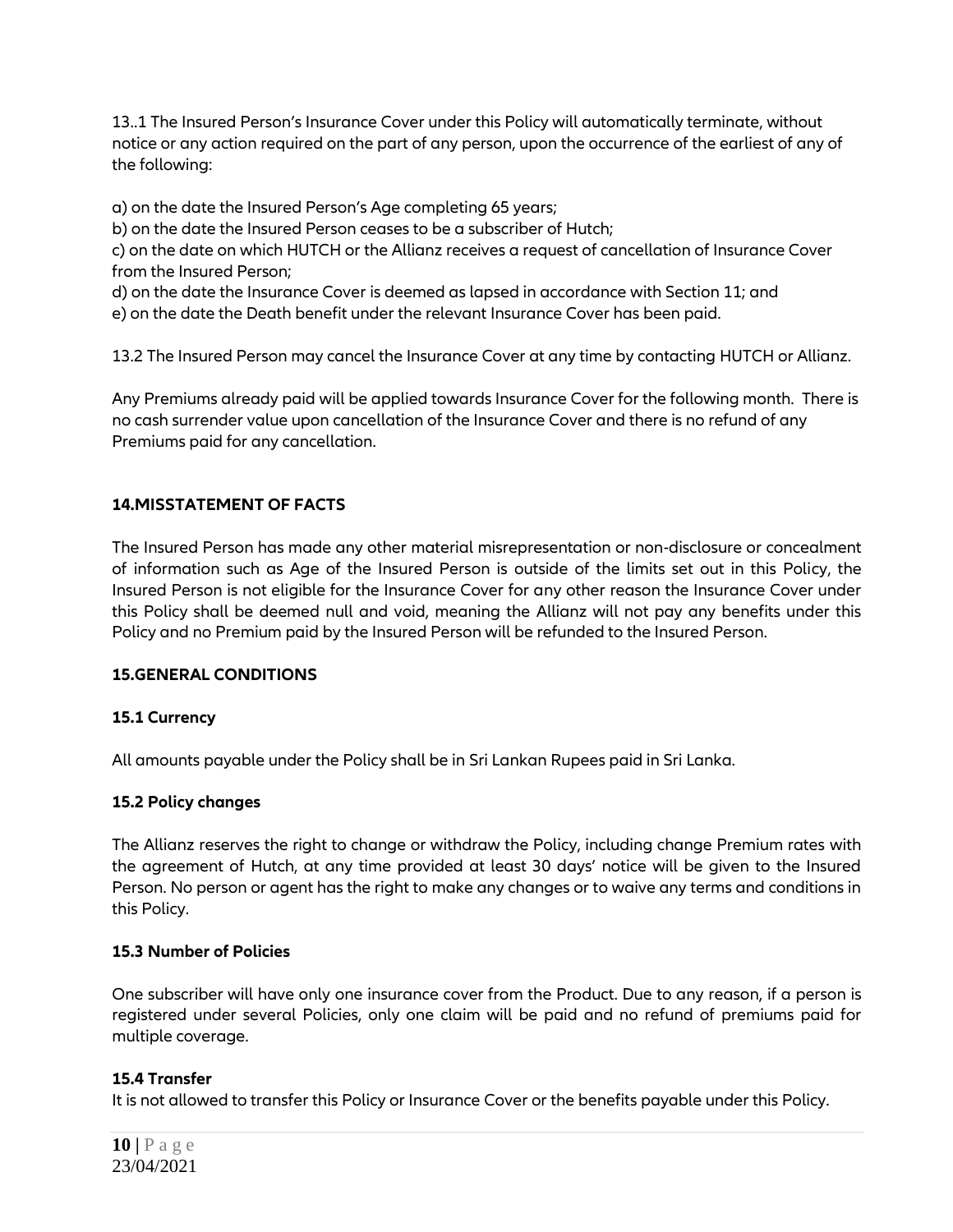#### **15.5 Notices**

Any notice or communication will be delivered digitally or via phone and will be deemed to have been delivered immediately. Communication channels are set out at Allianz and Hutch webpages. [www.allianz.lk](http://www.allianz.lk/) and [www.Hutch.lk](http://www.mobitel.lk/)

#### **15.6 No distribution of surplus**

This is a non-participating policy, meaning that the Insured Person is not entitled to any distribution of surplus or dividends from the Insurer Life Insurance business.

# **16. PERSONAL DATA PROTECTION, OBLIGATIONS AND RIGHTS**

16.1 Any personal information such as sensitive personal data ("Personal Data") disclosed to Allianz in connection with this Policy will be collected, used, retained, disclosed and otherwise processed by HUTCH, the Allianz and their employees, representatives, and affiliates in accordance with the Personal Data Protection regulations or such other related legislation. HUTCH may record or in some other manner document individuals" communication with the Allianz.

16.2 Personal Data will be collected, used, retained, disclosed and otherwise processed for the following purposes:

a) To understand the Insured Person insurance needs, situation, provide quotes, set up and administer The Insured Person"s Insurance Cover;

b) For underwriting, risk assessment, handling and settling of claims and audit purposes;

c) For detection and prevention of criminal activity or fraud in connection with an insurance transaction;

d) To maintain and develop HUTCH"s and the Insurer business systems and infrastructure; and e) For data transfer, and sharing with, HUTCH and the Allianz and their affiliates and/or third parties acting on their behalf, including those located outside Sri Lanka; or

f) For any other purpose set out Insurer respective Privacy Policy (see links below) ; and <https://www.allianz.lk/privacy-principles/>

g) For insurer to carry out customer due diligence

16.3 For the avoidance of doubt, HUTCH and the Allianz may disclose or share the Personal Data provided to:

a) Service providers with whom HUTCH or the Allianz have agreements for some of their functions, Services and activities;

b) Enforcement regulatory and governmental agencies as permitted or required by law, authorized by any order of court or to meet obligations to regulatory authorities.

16.4.The Insured Person shall keep HUTCH updated in respect of any changes in the Personal Data provided by the Insured Person. HUTCH shall inform the Allianz of such changes as soon as it is practicable. HUTCH and the Insurer shall not be liable for any direct or indirect loss or damage which the Insured Person may suffer due to any inaccuracy or incompleteness of the Personal Data provided to HUTCH and the Allianz.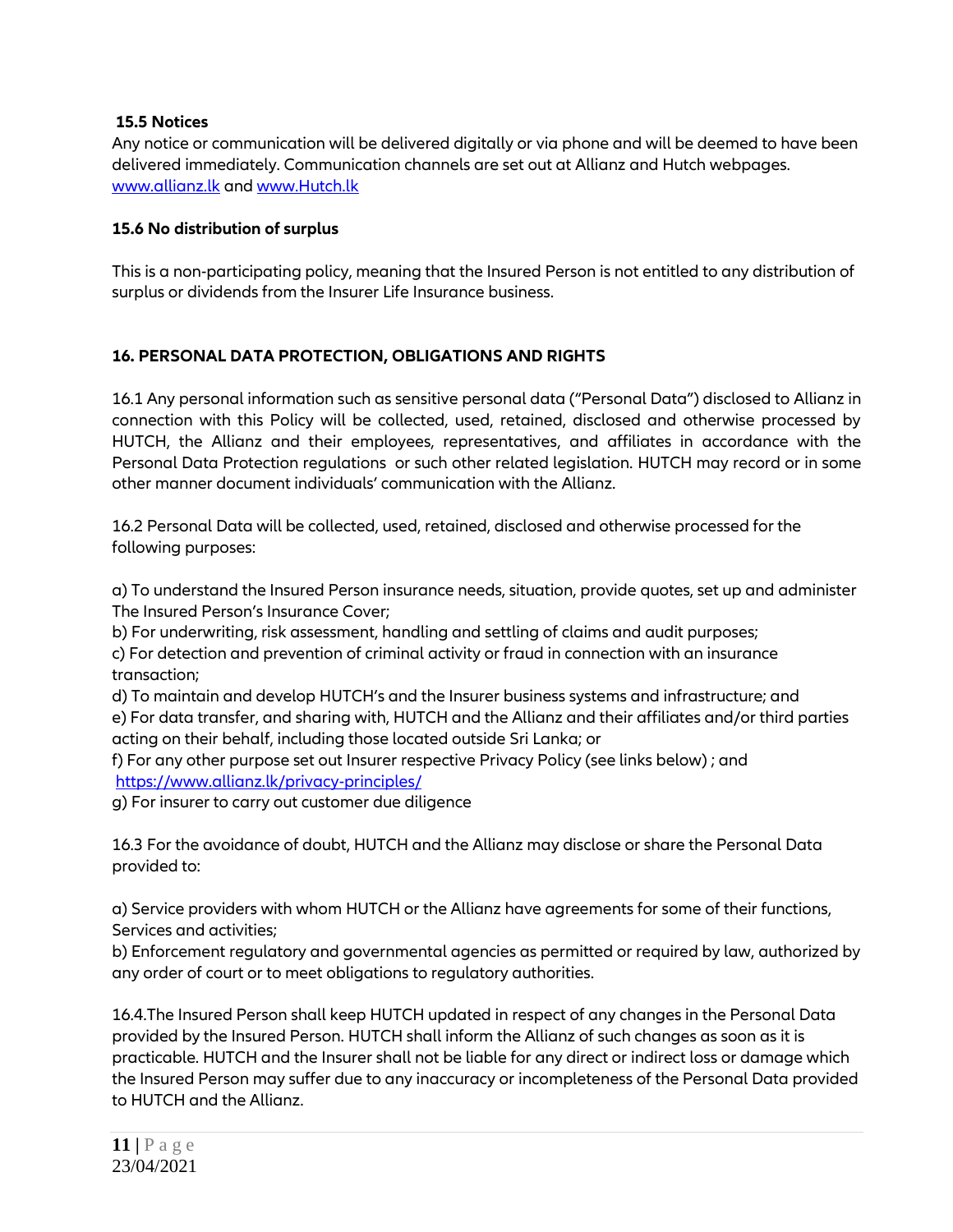# **17. GENERAL TERMS AND CONDITIONS APPLICABLE TO THE BENEFITS**

# **Exclusions**

Notwithstanding anything contained in any of the Endorsements attached to the Policy, no benefit will be payable, if death, disability or any other benefit occurs either directly or indirectly as a result of any of the following causes:

- 1. War, invasion, act of Foreign enemies, hostilities or warlike operations (Whether war be declared or not), civil war, mutiny, civil commotions assuming the proportions of or amounting to a popular rising, military rising, insurrection, rebellion, military or usurped power or any act any person acting on behalf of or in connection with any organization actively directed towards the overthrow by force of any Government or to the influencing of it by terrorism or violence.
- 2. Any breach of the law by the member or any assault provoked by him/her.
- 3. Having consumed alcohol or drugs other than in accordance with the directions of a registered medical practitioner.
- 4. Aviation, gliding or any other form of flight other than as a fare paying passenger of a recognized airline or charter service.
- 5. Participation in, or training for, any hazardous sport or competition or riding or driving in any form of race or competition.
- 6. Involvement in any underwater activity.
- 7. Injury caused by nuclear fission, nuclear fusion or radioactive contamination.
- 8. Being engaged in active military, Naval. Air Force, Police or similar service.
- 9. Mental illness or disease.
- 10. Pregnancy, childbirth or abortion or any complications arising there from.
- 11. Any disease or medical impairment from which the insured was suffering or had a serious past history at the Insurance effective date.
- 12. Infection from any Human Immunodeficiency Virus (HIV), Acquired Immunodeficiency Syndrome (AIDS) or any AIDS-related condition.
- 13. An act or attempted act of suicide, self inflicted injury while sane or insane.
- 14. Unreasonable failure to seek or follow medical advice.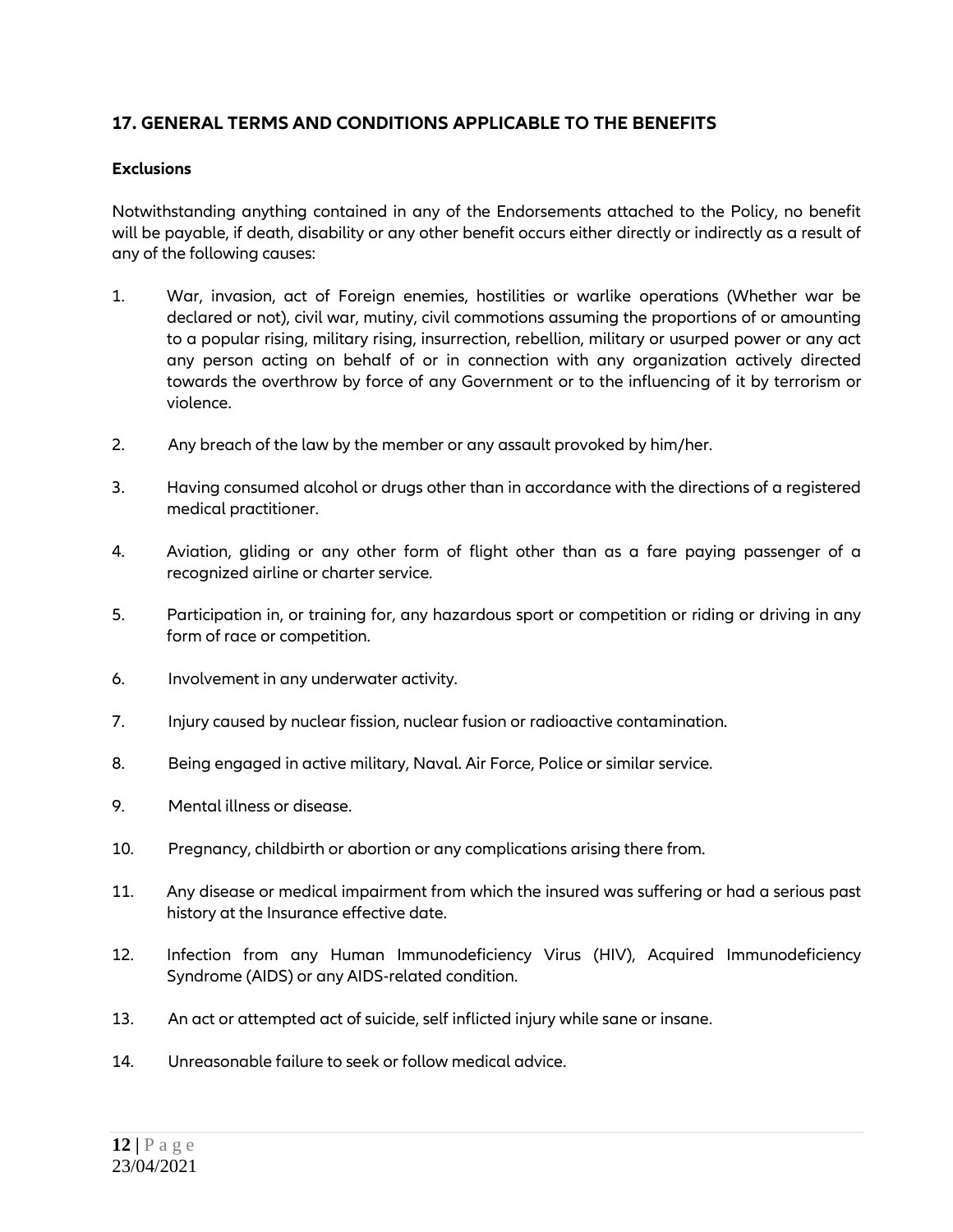#### **18. DEATH BENEFIT**

In the event of death due to any cause, the Sum Assured equal to the selected product or the amount as per mentioned as per the section 5 will be paid.

#### **19. HOSPITALISATION DAILY BENEFIT**

#### **Hospitalization Benefit herein shall mean;**

In the event that a Life Assured gets hospitalized as a result of an accident or sickness, on the recommendation and approval of a doctor, in a private or government hospital, the per day benefit will be paid as per the product or the amount as per mentioned at the section 5 and will twice the per day benefit for hospitalization in an Intensive Care Unit, subject to the following Conditions and Exclusions.

#### **Definitions**

**a)** "Hospital" means a legally licensed establishment within-patient facilities maintaining daily medical records which are accessible to the Allianz have authorized officer, providing diagnostic and medical equipment and facilities required for operations, accommodation and treatment of sick and/ or injured persons. Such establishment should consist of qualified and registered Doctors in western medicine with qualified nurses present throughout the day, and should have an Intensive Care Unit.

In addition, private hospitals in Sri Lanka which are recognized by the Allianz will be listed and available for viewing at the Head Office of the Allianz. The list of such recognized private hospitals may be revised from time to time. Notwithstanding this condition the Allianz will at its sole discretion, make payment for claims under this benefit which satisfy all the other conditions under this section.

"Hospital" shall not be construed to include a hotel, rest room, centre providing indigenous or homeopathic treatment (specifically including Ayurvedic hospitals), convalescent home, place for custodial care, home for the aged, rehabilitation centers or a place used mainly for long term nursing care or for the confinement or treatment of mental and nervous disorders or drug addiction or alcoholism.

- **b)** "Doctor" means a legally qualified and duly licensed medical practitioner, physician or surgeon registered with the Sri Lanka Medical Council and acting within the scope of that license.
- **c)** "Intensive Care Unit" means a unit so named and appropriately equipped in a duly registered private hospital or government hospital, managed or in charge of relevantly qualified doctor of specialist status. Care in an intensive unit needs to be certified by the doctor responsible for treatment as having been necessary and as having actually occurred.

#### **Conditions**

- **1.** Hospitalization Benefit should occur:
	- After expiry of ninety (90) days from the insurance effective date
- **2.** This benefit will become payable provided the hospitalization stay is equal to or greater than forty eight (48) hours including minimum two (2) 'overnight' stays in a Private hospital or a government hospital. The benefit payable shall be the per day amount specified in the section 5 multiplied by the number of days hospitalized. Days hospitalized means any period of twenty four (24) hours which includes an overnight stay in hospital.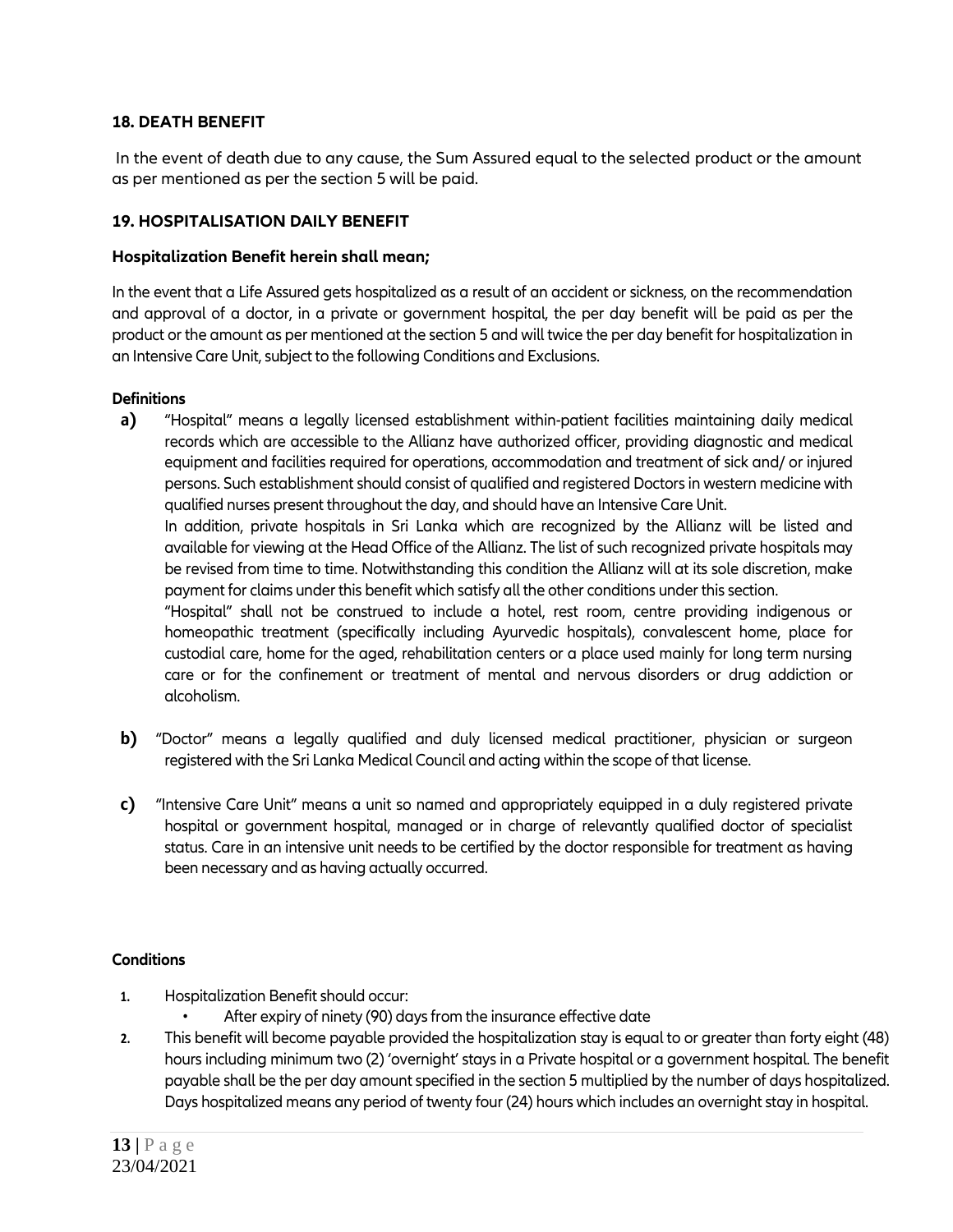- **3.** Hospitalization should be notified in writing to the Allianz within seven (14) working days from the date of hospitalization. Failure to give notice within such time shall give the Allianz a right to repudiate such claim.
- **4.** Proof of hospitalization with required documentary evidence must be furnished to the Allianz within Thirty (30) working days from the date of discharge and at the expense of the claimant.
- **5.** If the duration of stay in the hospital exceeds fourteen (14) days, the decision to pay for the period in excess of fourteen (14) days in hospital will be determined by medical examiner nominated by the Allianz whose decision will be final and conclusive. In this regard any clinical, radiological, histological and laboratory evidence required by the Allianz should be provided at the expense of the Life Assured.
- **6.** Diagnosis of an illness, should have been arrived at for the first time after the expiry of ninety (90) days from the Insurance effective date or the date of Reinstatement whichever occurs later, unless when hospitalization arises from an accident.
- **7.** The Allianz will not make any further payment in respect of any Hospitalization Benefit if:
	- The Allianz has paid hospitalization benefit for Twenty (20) days in respect of all periods of hospitalization in the policy year; or
	- The Allianz has paid hospitalization benefit for Twenty (20) days in respect of the same sickness, disease or accident throughout the term of the policy; or
	- The Allianz has paid hospitalization benefit for Twenty (20) days in respect of any continuous period of hospitalization. Any period of hospitalization (for any cause) commencing within thirty (30) days of the end of a previous period of hospitalization will be treated as a continuation of that previous period.
- **8.** The Allianz reserves the right to have the Life Assured examined by a medical practitioner appointed or approved by the Allianz in which event the Allianz will not make any payment under the hospitalization benefit unless such medical practitioner certifies that the hospitalization was necessary.
- **9.** Where claims are in respect of the same or a related illness and/or illness of a recurring nature, the benefits payable there under in respect of all such claims over the balance period up to the Expiry Date of the benefit will be limited to the maximum annual entitlement for the Life Assured.
- **10.** The General Conditions specified in Section 15 of the Policy shall be applicable to this benefit.
- **11.** Nominee or Beneficiary shall have no right whatsoever to receive any payment arising from a claim under this benefit.
- **12.** The maximum days payable per member will be limited to Twenty (20) days per product.
- **13.** In the event of the Hospital Cash daily benefit is higher than the Dengue Cash benefit; Allianz will pay Hospital Cash daily benefit only.

# **20.DENGUE CASH BENEFIT**

Dengue Cash Benefit herein shall mean;

In the event that a Life Assured gets hospitalized due to Dengue fever, on the recommendation and approval of a medical specialist, in a private or government hospital, the cash grant benefit or the amount as per mentioned at the section 5 will be paid.

#### **Conditions**

- 1. Allianz shall pay the cash grant benefit or the Hospitalisation benefit which ever the higher as specified in the section 5
- 2. During the policy year, only one Dengue Cash Grant will be payable per policy holder.
- 3. Insured person"s admission to the hospital is mandatory(A government or registered private hospital)